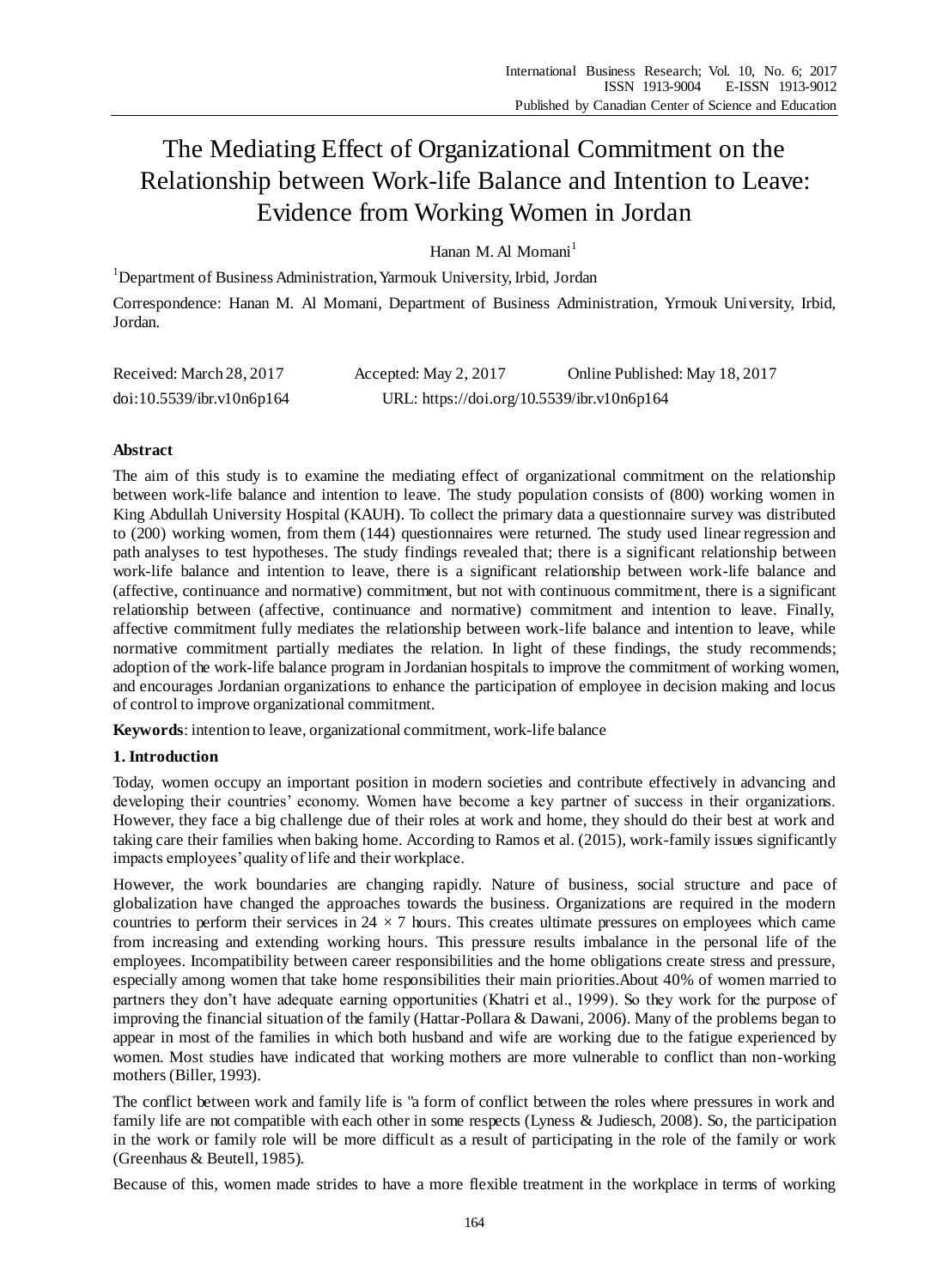hours and the establishment of units for the care of children in the workplace and work-sharing arrangements; but they still face social pressure to comply with standards that force them to be ideal mother and ideal employee and so on a daily basis (Hattar-Pollara & Dawani, 2006). According to Kaur (2004), there is a growing trend for women to leave the work at marriage and the birth of children to take care of their husband and children in Asian countries. Women working in the Middle East are not an exception to the rule, the perfect balance between work and personal life remains the most important challenge faced by women as they are first responsible for the welfare of their families and care for their children (Abu Raddaha et al., 2012).

Hence, this study came to highlight the impact of work-life balance practices on intention to leave through organizational commitment among Jordanian women working in King Abdullah University Hospital (KAUH).

### *1.1 Research Problem and Research Questions*

Labor market in Jordan is described as unfriendly women environment. Jordan was ranked No. 140 out of 142 countries in the global gender gap report as the rate of the gender participating in the Jordanian labor market is 14% women against66% of men. Most of those working women (95%) concentrated in three economic sectors out of thirteen which are: education and health; social work and public administration (Tamkeen fields for aid, 2015). These figures, logically, can indicate that much attention should be posed to working women, especially in the health sector which seeks to achieve the superior position in the Middle East region, as those unemployed women will become waste potentials.

More specifically, three reasons can be outlined for increasing attention and studying work-life balance: First, technological advances focus on achieving flexibility in workplace and pressures faced by the employees at work (Guest, 2001).Second, due to the great growth of – in particular - female employees who are married and have children there is an increased research attention on how these families balance between work and family roles and how these roles influence each other (Tatman, 2001). Finally, work values and attitude are changing with younger generations putting less importance on their career and more interest to achieving a balance between work-life and personal-life (Sturges & Guest, 2004).

Thus, the study seeks to answer questions that were formulated as follows:

- 1. Does the work-life balance influence intention to leave among working women in KAUH?
- 2. Does the work-life balance influence organizational (affective, continuance and normative) commitment among working women in KAUH?
- 3. Does the organizational (affective, continuance and normative) commitment influence intention to leave for employee among working women in KAUH?
- 4. Does the organizational (affective, continuance and normative) commitment mediate the relationship between work-life balance and intention to leave among working women in KAUH?

#### *1.2 Significance and Contribution*

The significant of this study derived from the importance of the topic "the practice of work-life balance and its impact on intention to leave among working women". The main factor that leads to success of women in their work is the ability of achieving balance between family obligations and work demands. The failure to achieve this balance will negatively influence their duties towards home and work, which lead them to leave their job.

Moreover, the conflict between work and family is considered as an important issue for organizations and individuals due to its association with negative results for both (Lyness & Judiesch, 2008). For example; increased absenteeism and labor force turnover, low performance in the work place, and poor physical and mental health (Lakshmi & Gopinath, 2013). Add to this, all organizations try to retain their employees, as losing them means losing competent and knowledge or more specifically the competitive advantage that came from the tacit knowledge. Medical field is the most field where tacit knowledge is considered very important for effe ctive service (Aamir et al., 2016).

However, certain female pre-dominant occupations such as; nurses and teachers, does not afford to offer flexible operating rights as part-time or varying time schedule, they are not supported in these positions. Cultural, social norms and perceptions play an important role in the evolution or failure of the flexible working, the reason being the prejudice purpose, which might be solved through the legislative means if already available or can be created.

One important challenge face healthcare services is sustaining workforce, as the increasing trend in the population worldwide increasing the demand for healthcare (Aamir et al., 2016). For this reason, current studies in the health industry are paying attention to how to address the high cost of labor turnover and staff shortage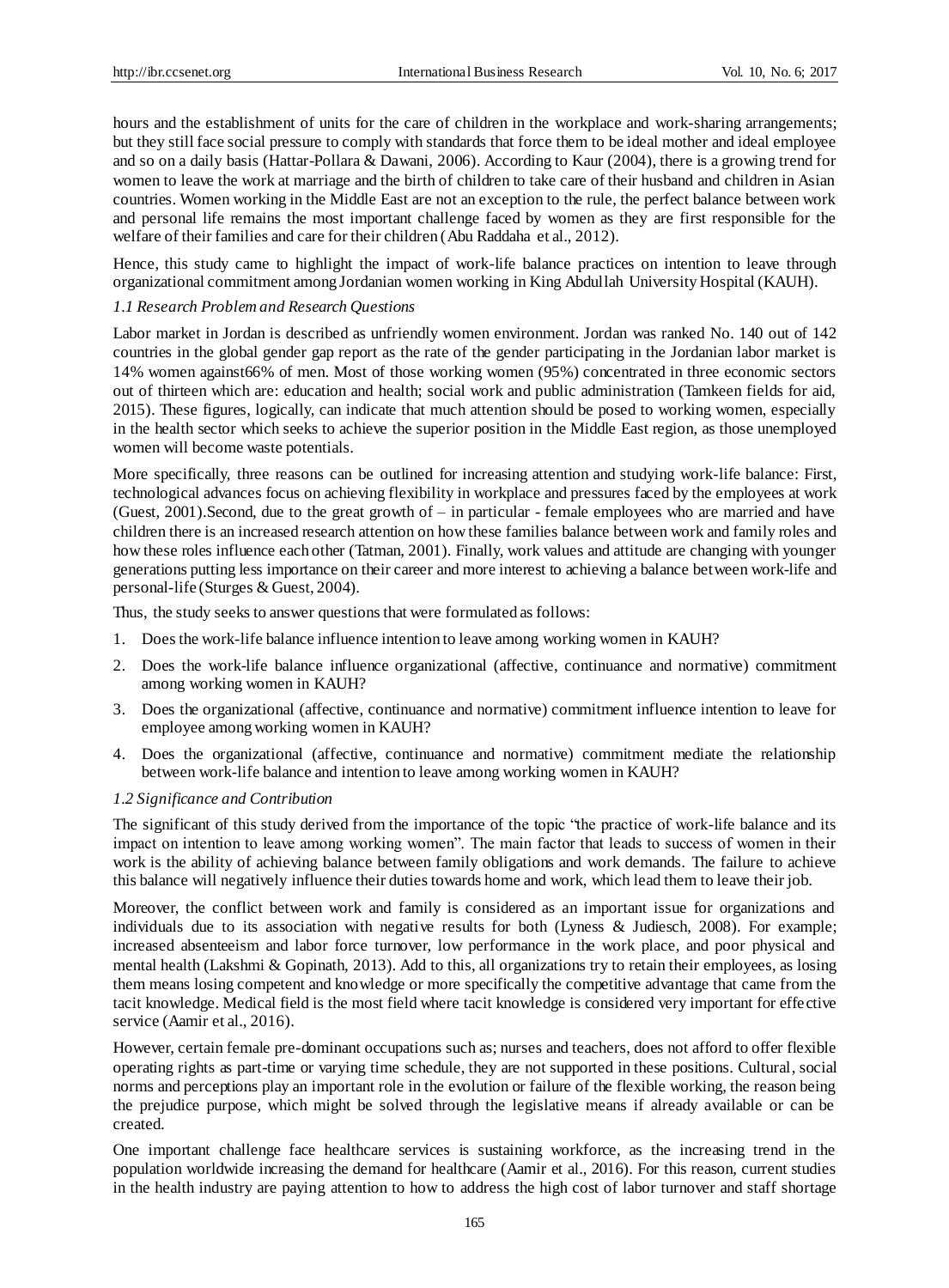(Chaaban, 2006). According to (Strachota et al., 2003), the cost of replacing one hospital nurse has been estimated to be around \$42,000 in Canada.

Despite of the significance of work-life balance, little attention is paid to this issue in the Arab world. A limited number of studies have been conducted in Arab countries (include Jordan) to investigate the effect of work-life balance on intention to leave among working women. Therefore the current study is carried out to fill the gap in literature by investigating the impact of work-life balance on intention to leave and investigating the mediating effect of organizational commitment on the relationship between work-life balance and intention to leave in KAUH.

Therefore, the theoretical and practical importance of the study centered on the following points:

- 1. The study provides some valuable insights on organizational commitment and intention to leave among working women in KAUH.
- 2. The study seeks to provide some knowledge to enrich the Arabic library and literature, which is a starting point for new studies.
- 3. The content also may be of an interest to academic studies to fill the gap in the literature by focusing on issues related to working women in Jordan.
- 4. The study findings can help managers in the reporting and decision making concerning knowledge management practices.

#### **2. The Objectives of This Study**

The following specific objectives are set for this study:

- 1. Identify the influence of work-life balance on intention to leave among working women in KAUH.
- 2. Identify the influence of work-life balance on organizational (affective, continuance and normative) commitment among working women in KAUH.
- 3. Identify the influence of organizational (affective, continuance and normative) commitment on intention to leave among working women in KAUH.
- 4. Identify whether the organizational (affective, continuance and normative) commitment mediates the relationship between work-life balance and intention to leave.

In conclusion, it can be said that a few studies have been conducted, considered all these three terms together. However, they did not focus on female worker separately. In addition, most of the studies were based onwestern developed countries. Thus, this study, which focused on female workers in Jordan, is different from these studies as it aims to examine the relationship between work-life balance and intention to leave through organizational commitment among working women in KAUH.

#### **3. Literature Review**

#### *3.1 Theoretical Framework and Research Hypotheses*

#### 3.1.1 Work-life Balance

Work-life balance concept has caught fire in recent years, both in understanding and in public awareness. The media, consultants and employers show a high level of interest in the policies of work-life balance. Moreover, it has observed high growth in academic areas as well as other disciplines, which include; psychology, health, human resource management, industrial relations, sociology, feminism, social policy, and economics (Shankar & Bhatnagar, 2010).

Various researchers defined work-life balance in various ways. For example, Clark (2001) defines work-life balance as a sense of satisfaction and accomplishment, what is required in the workplace and home better without conflict or overlap between roles. According to Felstead et al. (2002) work-life balance is "the relationship between cultural and institutional spaces and times of work and non-work in civilizations where income is primarily created and distributed through labor markets". Whereas, Voydanoff (2005) defines work-family-balance as "a global assessment that work and family resources are sufficient to meet work and family demands such that participation is effective in both domains".

Another definition of the work-life balance was introduced by the Rigby and O'Brien-Smith (2010) that work-life balance is a split of time between the work and personal life based on the priorities. In this definition, there are clear indication between the time management for both lives, one is personal life and other is official life. The priorities of the people may be different based on their perceptions, but the main thing is the consideration of both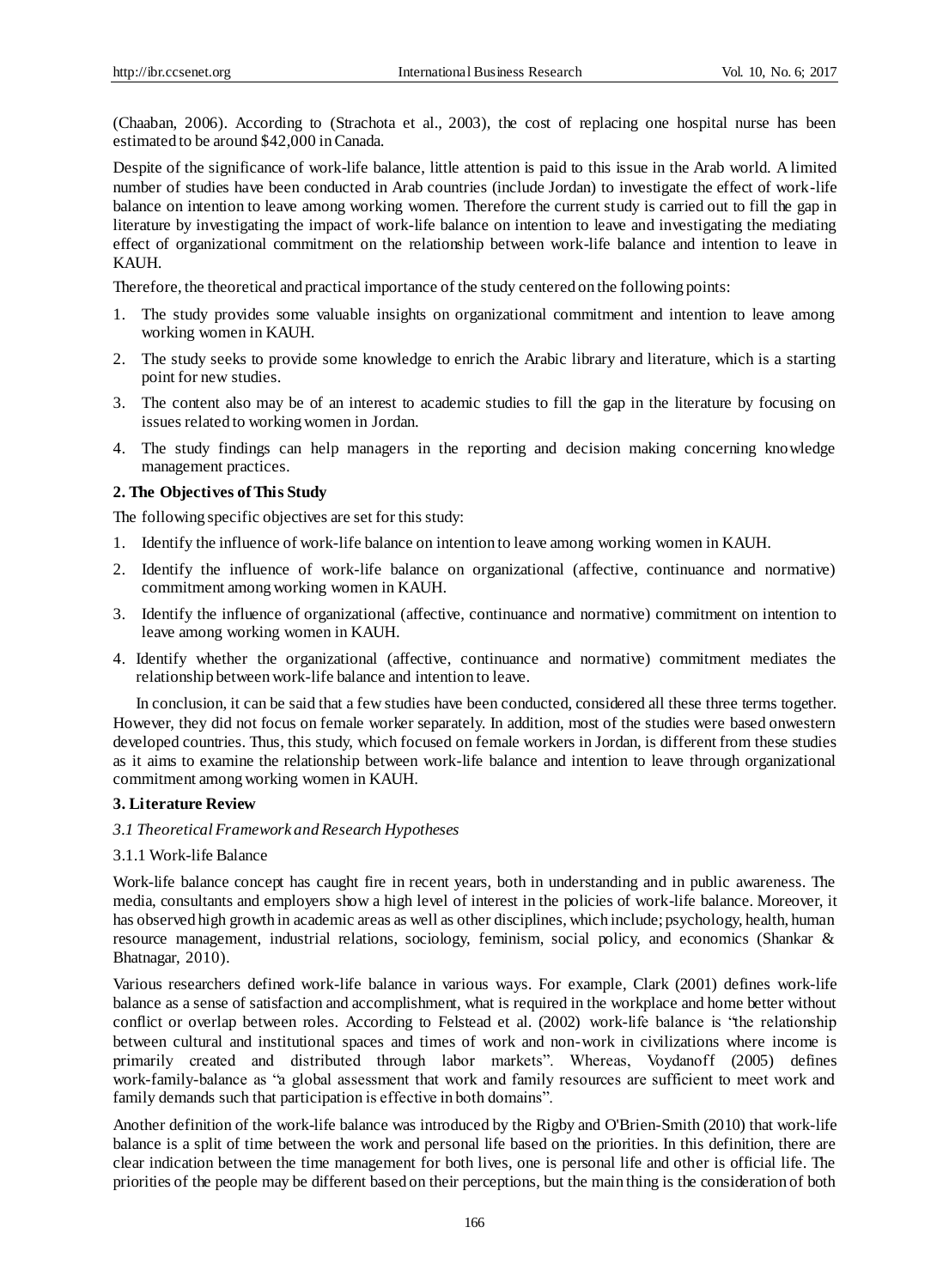lives rather just focusing on the single one. Because if the focus is shifted to the single side of the life only, it is likely that balance would go out and effectiveness of the life may be compromised (Owusu-Poku, 2014).The balance between the work and life is essential for health and happy life, because extra time spend on the work leads to work stress and extra time spend at home leads to the unsuccessful life.

## 3.1.2 Organizational Commitment

The concept of the organizational commitment has taken a considerable importance over years and become an essential feature of the researches that are concerned with employees and organizations.

There are several definitions being introduced about organizational commitment. According to (Allen & Meyer,1990) organizational commitment is a psychological state that combines an employee to an organization that lead to reduce the turnover of employees. While (Meyer & Herscovitch ,2001) defined the organizational commitment as a multidimensional approach in nature which intends to analyze the attitude of the employee for the achievement of the organizational goals in addition to the membership's willingness. Also, it has been defined as a strong belief and acceptance of organization goals and principles with good performance and a strong desire to stay in the organization (Elizur & Koslowsky, 2001).

As per the analysis of all these definitions presented above, there are several things which are common among these definitions. One important factor, is the commitment of the employee to stay in the organization for a longer period of time by providing a quality work with continuity. The other thing is the goal of the organization and goal congruence. Organizational goals are the aims of the organizations, but the goal congruence is basically the unity of goals, the goal of the employee and of the organization (Vigoda and Cohen, 2003). This means that employees act in such a way that their goals are also attached to the goals of the organizations.

## 3.1.3 Organizational Commitment Models

## 3.1.3.1 Affective Commitment

According to Meyer and Allen (1997) affective commitment is "the employee's emotional attachment to identification with and involvement in the organization". Affective commitment has been linked to positive work-related behaviors like organizational citizenship behavior (Meyer et al., 2002). Affective commitment model is linked with the wish of the employee to stay in the organization due to multiple reasons perceived by the employees themselves. It is associated positively with organizational citizenship behaviors and negatively with turnover cognitions. One important thing in this model is the concentration on the employee where the employee is attempting to link his goals with the goals of the organization which is known as goal congruence (Aryee et al., 2005).

## 3.1.3.2 Continuance Commitment

Continuance commitment occurs when an employee remains in organization because there are largely out of need, as lack of alternatives or costs associated with leaving, such aslost income, or an inability to transfer skills and education to another organization are the primary antecedents of continuance commitment (Meyer et al., 2002). Continuance commitment is more focused on the analysis of the gains and losses that are associated with the turnover, it is logical to assume that this restriction of options facing a choice to stay in organization. An individual perceives the leaving of an organization a very costly, which can deprive him of the relations he or she had in the organization, social costs with the decrease the loyalty of the person and high cost of getting a new job so there is clear that too much costs are associated with the leaving an organization (Amble, 2006).

## 3.1.3.3 Normative Commitment

Normative commitment is more emotional and sense of liability based model as compared to the other than two models discussed above. The basis of this model is different from the other two models and results in a more positive way for the organization. Meyer and Allen

(1997) explain normative commitment as "a feeling of obligation to continue employment". The employees feeling of moral obligation to stay in the organization because they feel that the organization has spent a lot of the resources in the grooming and the teachings of the employee. Which has put a liability on the employee to work for the organization in the course of achievement of its objectives. The employees perceive themselves as owe the organization to be loyal and work in achievement of the organizational objectives (Batt and Valcour, 2003). So, factors such as; organizational socialization, a feeling of indebtedness, and need for reciprocity force employees to be loyal and committed with the organization (Meyer and Allen, 1991).

## 3.1.3.4 Intention to leave

The increasing turnover has become the most critical issue in the organizations. Once the intention is created, it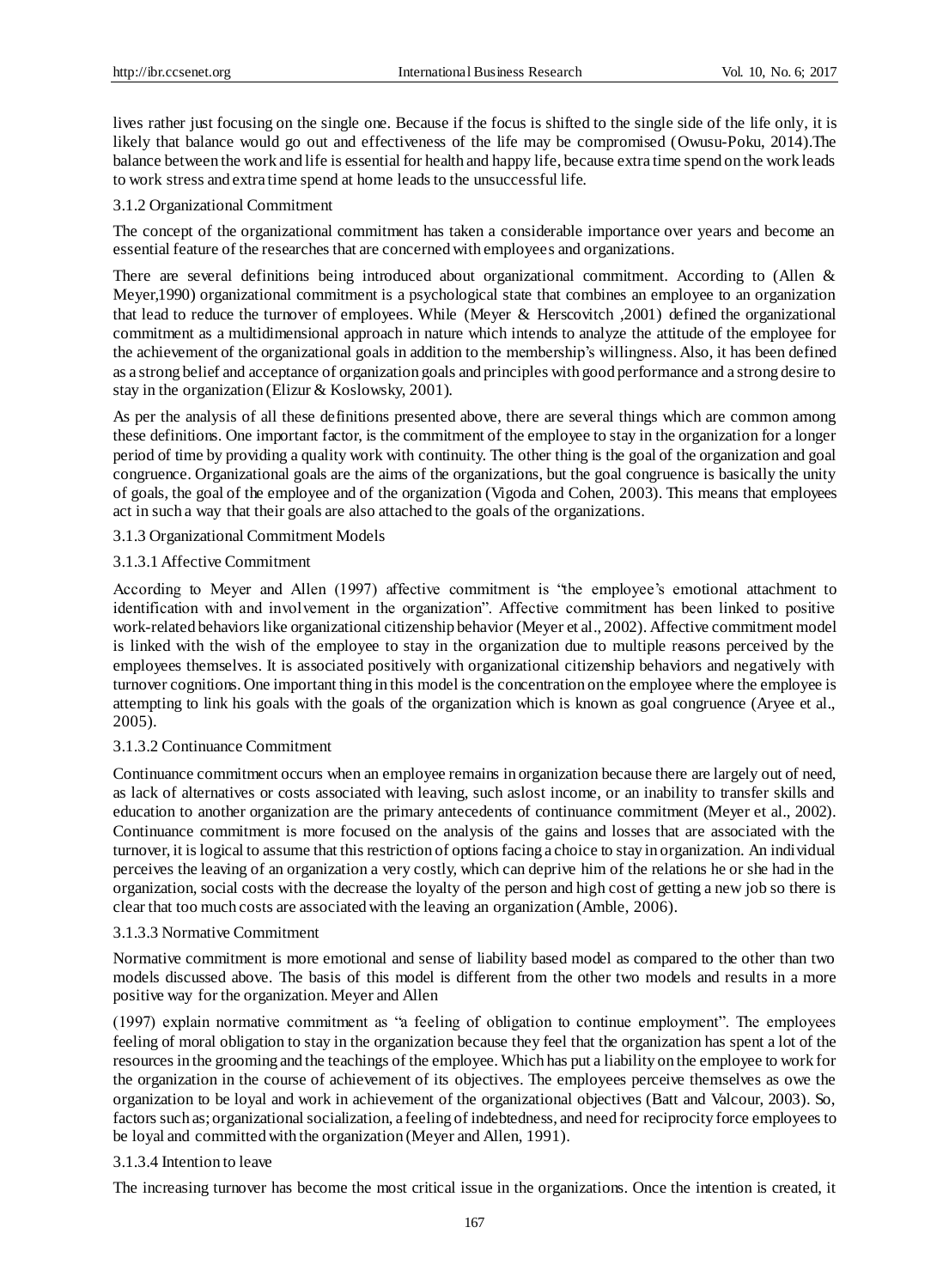further develops, as long as the circumstances are not changed to favorable situation. This intention is called intention to leave which is a state of mind where the person want to quit current working at a place in the consideration of getting the other one in the near future.

The most important and immediate antecedent of turnover is the intention to quit (Elangovan, 2001). That drives the most researchers to focus on turnover intention rather than actual turnover. The desire to leave the workplace and the intent to quit are considered a strong indicator of labor turnover (Griffeth et al., 2000).

There are several definitions being introduced for intention to leave. According to Barak et al. (2001) intention to leave means that a serious consideration of leaving the job at present. Meyer et al. (2002) justified turnover intention as deliberate intent was already taken to leave the organization to find other alternatives in other organizations. Aiken et al. (2002) defined it as a prediction of the future behavior because the intent is linked with the future action, which is based on the behavior so it is very much integrated definition. It is clear that there have been similarities in the definitions being proposed by the plenty of researchers.

#### 3.1.3.5 Working Women in Jordan

Jordanian women reinforced their presence and participation in the field of economy and labor. The employment statistical data in Jordan indicated that the participation rate of women aged 15 years and over has increased from 12.3% in 2002 to 14.9% in 2009. While

the rate of unemployment among female rose from 19.9% in 2004 to 26% in 2010 despite the high proportion of educated females in Jordan.

Jordan human development report (2011) depicted that the Middle East and North Africa (MENA) territory women make over 28 % of the total labor force which is very less compared to the figure of 43 %in the developing countries on average. Jordanian Workers Observatory believes that the lack of tangible progress in the role of women economically is due mainly to the repellant working conditions afflicting the Jordanian labor market such as; long or irregular or non-elastic working hours, increased workloads, conflicts between people at work, travel for long periods, job movements, presence of uncooperative supervisor or work in a non-supportive organization (Abu Raddaha et al., 2012).

Generally, in the MENA area, the women in the private sector face challenges, such as; social habits the lack of chance to get worthy jobs, lack of training and the money designated for that aim, restriction on movements and discrimination in the workplace. The participation of women in the labor force is much less than men. Besides, the rate of females possessing degrees, but still unemployed is three times more than males. This means wastage of the resources. The advancement of the Jordanian female in academic perspective as compared to the males has been of no use since the wage difference based on gender still prevails. Another matter of regret is the fact that the labor market does not consider that men are paid more than the women, regardless the education level (Jordan human development report, 2011).

In summary, the report displays the fact that men as employee are preferred more in the Jordanian labor market for some reasons such as their ability to work for more and extensively long hours, no household duty is attached to them and they can stay outside home for a longer period. On the other hand, women in Jordan opt for lesser physical and lesser travelling jobs, which keep them closer to their houses. Female prefer to work within the territory closer to their houses so that work and family could be managed.

#### *3.2 Previous Studies*

Kim (2014), "Work-Life Balance and Employees' Performance: The Mediating Role of Affective Commitment".

The study examined how work-life balance can affect the affective commitment and in-role performance in Korea. Furthermore it was examined the role of affective commitment in work-life balance and in-role performance. 520 questionnaires were distributed among the industrial workers in Korea, among them 293 contained valid responses. using structural equation modeling (SEM) and regression analysis to reach the objectives. From the analysis, the study concluded that there is a direct relationship between work-life balance with affective commitment but not with in-role performance. However, affective commitment can affect the in-role performance and hence, there is an indirect relationship between work-life balance and in-role performance.

Padma and Reddy (2013), "Work Life Balance: Women Police Constables".

The study examined the relationship between demographic features of women police constables with their work life balance in India. The study also aimed to find out the demographic factors that affect the work life balance of women police in India. 56 police constables were taken as sample for data collection, from whom required data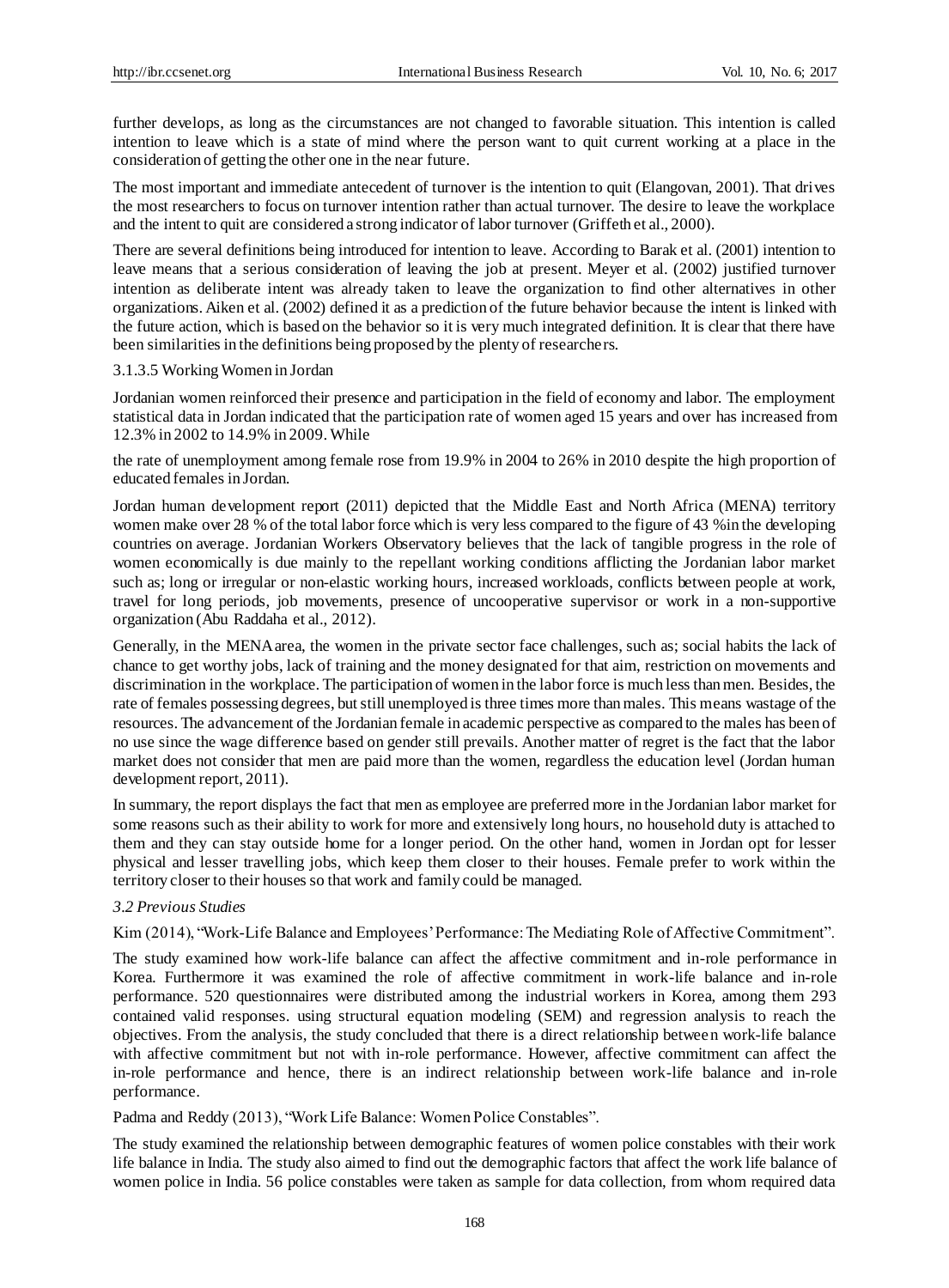was collected using a structured questionnaire. To accomplish the study objectives, Percentages, Factor Analysis, One Sample t-test and ANOVA tests were used. The study identified three factors named Family issues, Personal care issues and Work issues that affect work life balance.

Lee et al. (2013), "Predicting Quality of Work Life on Nurses' Intention to Leave".

The research examined the relationship between quality of work life and nurses' intention to leave their organization in Taiwan. The sample of the study was 1283 nurses from seven hospitals, which was selected through purposive sampling. Data on demographic feature, intention to leave organization and others was collected through a questionnaire, to analyze. The study used Descriptive analysis, Pearson's correlations, and the ordinal regression model to reach the findings. The study found that individual related features such as marital status, education level etc. and work related features such as Work unit and teaching hospital are correlated with nurses' intention to leave their organization.

#### **4.The Study's Hypotheses**

The study hypotheses were formulated as follows:

- **H01**: There is no significant relationship between work-life balance and intention to leave among working women in KAUH.
- **H02**: There is no significant relationship between work-life balance and organizational (affective continuance and normative) commitment among working women in KAUH.
- **H03**: There is no significant relationship between organizational (affective, continuance, and normative) commitment and intention to leave among working women in KAUH.

**H04**: Organizational (affective, continuance and normative) commitment are not mediating the relationship between work-life balance and intention to leave among working women in KAUH.

### *4.1 The Study Model*

Based on previous literature, the following model is developed to discuss the relationship between work-life balance and intention to leave in KAUH (Figure 1). In this model the independent variable is (work-life balance), the dependent variable is (intention to leave). While the mediating variable is (organizational commitment).



Figure1. Research model based on theoretical framework

## *4.2 Research Methodology*

## 4.2.1 Sample and Data Source

The target population of this study is the female employees in KAUH, which was approximately (800) working females at the time of the study (according to KAUH human resource department). The sample frame comprised of working women in KAUH at all degree levels, all departments, single and married, with at least one year experience of being employed with KAUH. The sample of the current study consists of 200 employees, which represent 25% of the study population. In this study, working women were chosen as a unit of analysis to achieve the goal of this study.

Out of (200) distributed questionnaires (160) were completed and returned. Then, 16 questionnaires were excluded because of many missing information. Hence, (144) fully answered questionnaires were remained and furthered used for analysis, yielded a response rate of (72%).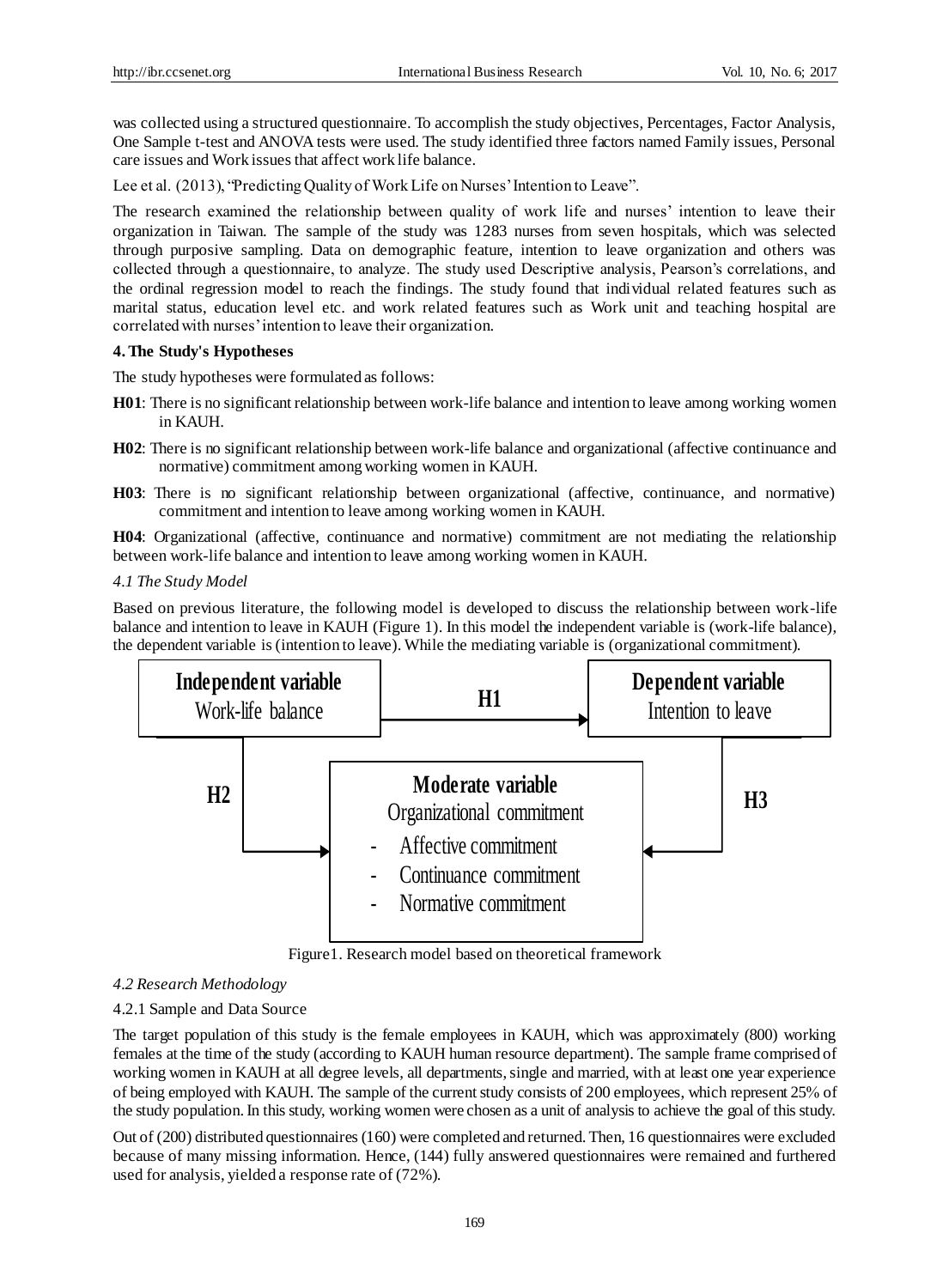#### 4.2.2 Survey Instrument

Based on previous studies and empirical review, a questionnaire was developed to explore the relationship between the work-life balance, organizational commitment and intention to leave using a sample of female employees in KAUH.The questionnaire items were extracted from previous studies as shown in Table 1.

Table 1. The sources of the research variables

| Variable                  | Source              |
|---------------------------|---------------------|
| Work-life balance         | Hayman $(2005)$     |
| Organizational commitment | Meyer et al. (1993) |
| Intention to leave        | Miller (2007)       |

After developing the questionnaire in English language, the questionnaire was translated to Arabic language and then back translated to ensure that the measures were translated correctly. Then, three business academics at Yarmouk University reviewed the questionnaire in both languages. Some changes were done according to the academic recommendations to get more clarity on the questionnaire wording. All constructs were measured using five-point scale (Likert type) that ranged from (5) which refers to the highest degree, to (1) which refers to the lowest degree. The final form of questionnaire was a 4 pages questionnaire in Arabic or English comprised from two sections: The first section: Demographics: The demographic section was used to identify the characteristics of the respondent (age, years of experience, job position, academic level, current marital status , number of children ) for descriptive purposes. The second section: Questionnaire main body: This section includes the three variable dimensions: (2) dimensions of work-life balance (11 questions), (3) dimensions of organizational commitment (18 questions), and intention to leave (6 questions).

#### 4.2.3 Statistical Tools

The Statistical Package for Social Science (SPSS) version 20.0 was used to analyze the survey data. Several types of statistical analysis have been performed; simple regression analysis used to test the main variables, and path analysis used to test the effect of moderate variable.

#### 4.2.4 Validity and Reliability

To examine the validity of the survey and to ensure no biases with multiple interpretations or inappropriate and unclear wording, the items of the survey instrument were extracted from previous studies, translated from English to Arabic then back translated and evaluated by three academics in business administration. Their comments and recommendations were taken into consideration to improve some of the questionnaire items in a manner that fits the study.

Reliability of the survey construct was established by calculating Cronbachs' Alpha coefficient .Obtaining ( $\alpha \geq$ 0.60) considered in practice for management science and Humanities is acceptable in general (Sekaran and Bougie, 2003). Table (2) shows the results of Cronbachs Alpha for each dimension. As illustrates in Table (2), all variables show satisfactory value of reliability. The reliability coefficient for the main content of the questionnaire values ranged between (0.69) and (0.87), hence it is acceptance values.

#### Table 2. Cronbachs' Alpha coefficient results

| Measured Variable         | <b>Dimensions</b>                       | No. of items | Cronbachs' Alpha coefficient |  |
|---------------------------|-----------------------------------------|--------------|------------------------------|--|
| Work-life balance         | Work interference with<br>personal life |              | 0.87                         |  |
|                           | Personal life interference<br>with work | 4            | 0.71                         |  |
|                           | Affective commitment.                   | n            | 0.80                         |  |
| Organizational commitment | Continuance commitment.                 | 6            | 0.78                         |  |
|                           | Affective commitment.                   | <sub>0</sub> | 0.79                         |  |
| Intention to leave        | Intention to leave                      |              | 0.69                         |  |

#### **5. Results and Analysis**

#### *5.1 Demographic Characteristic of the Sample*

Six demographic characteristics were included in this study (age, educational level, marital status, position, years of experience, and the number of children). The descriptions of demographic statistics are shown in Table (3). The majority of the sample (69.5%) is less than 35 years of age. The percentage of bachelor degree respondents was (58.3%) which is more than other respondents who have Diploma, Master and Doctorate (20.8%, 18.1%, and 2.8% respectively). Table 3 also shows that the majority of the sample are married with 74.3%.

Most of the respondents work in nursing, which is normal, because the number of women who work in nursing exceed other positions. More than half of respondents having 5 years' experience and more. Almost half of the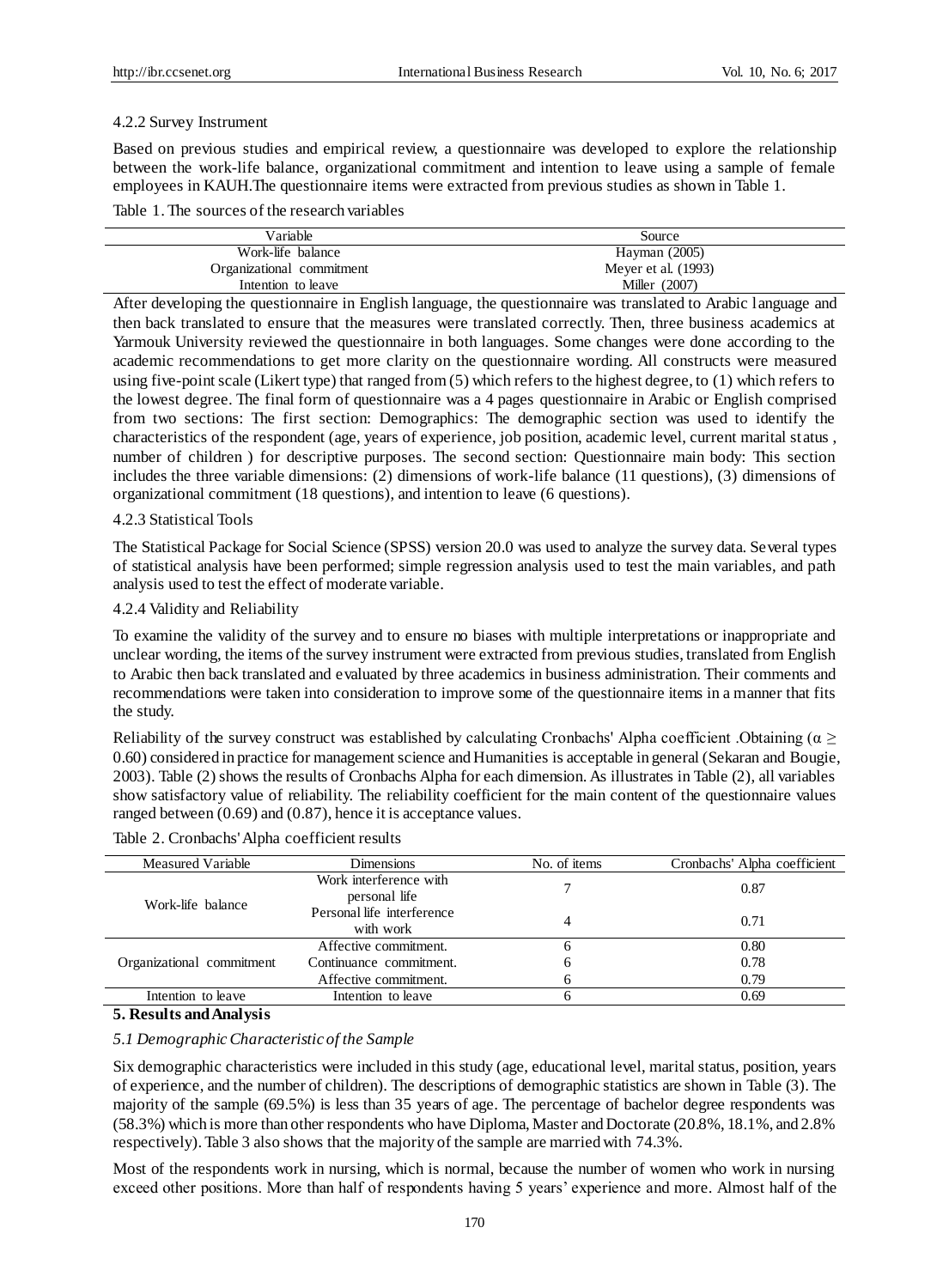sample doesn't have kids or they have one child only which may indicate that organizations in Jordan favored non mother working women or mothers with more than one child prefer to stay home (Descriptive analysis ) .

The descriptive statistics are shown in Table (4). The mean of all the variables came moderately (close to three). The level of work-life balance is medium, with a mean scores of work-life balance equals to  $(M = 3.40)$  and standard de viation (SD = 0.83). The mean score of work-life balance two dimensions are  $(M = 3.76)$  and  $(M = 1.87)$ which means that the respondents goes with work interference with personal life dimension of work-life balance. The level of organizational commitment is medium  $(M = 3.32)$  and  $(SD = 0.54)$ , and the level of intention to leave is medium too ( $M = 3.32$ ) and (SD = 0.78).

| Demographic elements                                      | Category                        | Frequency       | Percentage (%) |
|-----------------------------------------------------------|---------------------------------|-----------------|----------------|
|                                                           | Less than 25                    | 20              | 13.9           |
|                                                           | $25$ - less than $35$           | 80              | 55.6           |
| Age                                                       | 35- less than 45                | 34              | 23.6           |
|                                                           | 45 years and more               | 10              | 6.9            |
|                                                           | Diploma                         | $\overline{30}$ | 20.8           |
| Educational level                                         | Bachelor                        | 84              | 58.3           |
|                                                           | Master                          | 26              | 18.1           |
|                                                           | Professional degree (Doctorate) | 4               | 2.8            |
|                                                           | Single                          | 34              | 23.6           |
| Marital status                                            | Married                         | 107             | 74.3           |
|                                                           | Divorced                        |                 | 0.7            |
|                                                           | Widowed                         | 2               | 1.4            |
|                                                           | Physician                       | $\overline{30}$ | 20.8           |
|                                                           | <b>Nurse</b>                    | 67              | 46.5           |
| Position                                                  | Managerial employee             | 31              | 21.5           |
|                                                           | Others                          | 16              | 11.1           |
|                                                           | Less than $5$                   | 55              | 38.2           |
| Years of experience                                       | 5- less than 10                 | 36              | 25.0           |
|                                                           | 10 years and more               | 53              | 36.8           |
|                                                           | None                            | 49              | 34.0           |
| Number of children                                        | One child                       | 17              | 11.8           |
|                                                           | <b>Tow Childs</b>               | 29              | 20.1           |
|                                                           | Three Childs and more           | 49              | 34.0           |
| Table 4. Descriptive Statistics for sample size $(n=144)$ |                                 |                 |                |
| <b>Measured Variable</b>                                  | n                               | M               | <b>SD</b>      |
| Work-life balance                                         | 144                             | 3.40            | 0.83           |
| Work interference with personal life                      | 144                             | 3.76            | 0.91           |
| Personal life interference with work                      | 144                             | 1.87            | 0.47           |
| Organizational commitment                                 | 144                             | 3.32            | 0.54           |
| Affective commitment.                                     | 144                             | 3.12            | 0.71           |
| Continuance commitment.                                   | 144                             | 3.55            | 0.78           |
| Affective commitment.                                     | 144                             | 3.28            | 0.76           |
| Intention to leave                                        | 144                             | 3.32            | 0.78           |
|                                                           |                                 |                 |                |

Table 3. Sample descriptive characteristics (n= 144)

*5.2 Hypotheses Testing*

Before conducting regression analysis skewedness and Kurtosis of the data was checked to ensure normality. The results of skewedness and Kurtosis showed that none of the data set deviated from  $(Z = \pm 1.96)$ .

#### 5.2.1 The test of the First Hypothesis

Simple regression was used to test whether work-life balance predicts participant's intention to leave. The result of this test shown in Table (5). According to Table (5), the effect of work-life balance on intention to leave among working women in KAUH is significant at level ( $\alpha \le 0.05$ ) (Sig = 0.000), this means that the work-life balance affects the intention to leave among working women in KAUH. Based on this analyzing H 01 is rejected. The β coefficient (Regression coefficient) equal to (β = 0.355). The positive sign for β coefficient indicate a positive relationship between the two variables. Which means that; increasing in one unit in work-life balance will increase in the level of intention to leave among working women in KAUH.The results also indicated that work-life balance explained 11.5% of the variance in the intention to leave ( $R^2 = 0.115$ ).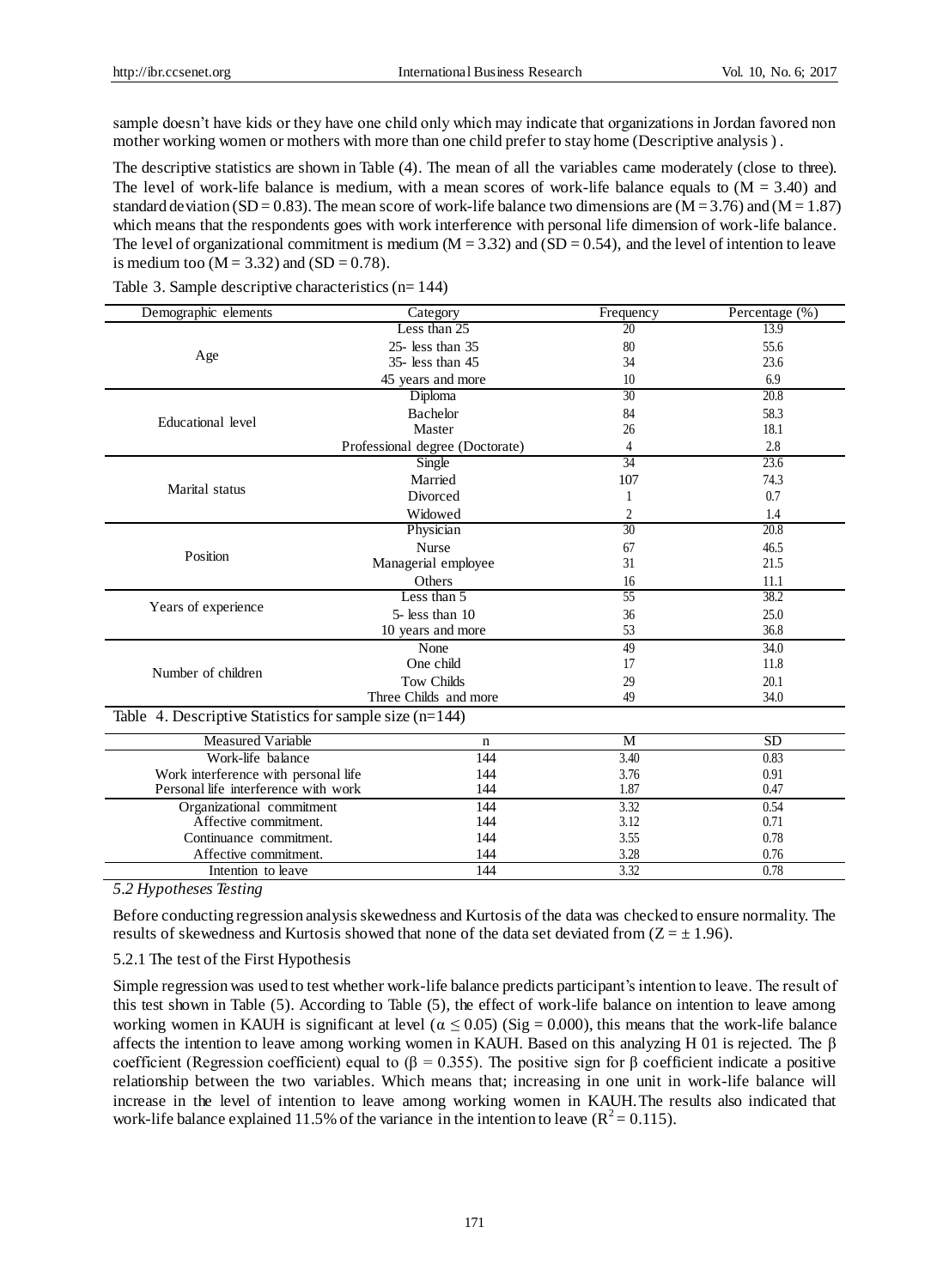Table 5. Simple regression test for the influence of work-life balance on intention to leave (n= 144)

| <b>Independent Variable</b>                                                             | Pconstant | Pcoefficient | n | D4<br>v |            | Sig      |        | Sig      |
|-----------------------------------------------------------------------------------------|-----------|--------------|---|---------|------------|----------|--------|----------|
| Work-life balance                                                                       |           |              |   |         | 298<br>4.4 | $0.000*$ | 18.477 | $0.000*$ |
| . .<br>$\le$ significant level $\le$ 0.05)<br>Dependent variable:<br>Intention to leave |           |              |   |         |            |          |        |          |

5.2.2 The Test of the Second Hypothesis

Simple regression was used to test whether work-life balance predicts participant's (affective, continuance and normative) commitment, the results of the tests are shown in Table (6). According to Table (6), the effect of work-life balance on (affective and normative) commitment among working women in KAUH is significant at level ( $\alpha \le 0.05$ ) (Sig. = 0.000) and (Sig. = 0.043) respectively. While the effect of work-life balance on continuance commitment among working women in KAUH is not significant at level ( $\alpha \le 0.05$ ) (Sig = 0.650). This means that the work-life balance affects the (affective and normative) but does not affect normative commitment among working women in KAUH. Based on this results H02 is rejected for both (affective and normative) commitment and accepted for continuance commitment.

The results showed that β coefficient for both (affective and normative) commitment equal to ( $\beta$  = -0.705) and ( $\beta$  = -0.194) respectively. The negative sign for β coefficient indicates a negative relationship between independents and dependent variables. While β coefficient for continuance commitment equal to ( $\beta$  = 0.045). The positive sign for β coefficient indicates a positive relationship between independent and dependent variables.The results also indicated that work-life balance explained 33.6 % of the variance in affective commitment ( $R^2 = 0.336$ ), whereas it explained 0.1 % of the variance in continuance commitment  $(R^2 = 0.001)$  and it explained 2 % of the variance in normative commitment  $(R^2 = 0.020)$ 

Table 6. Simple regression test for the influence of work-life balance on organizational commitment (n= 144)

| Dependent variable                                                          | constant | $P$ coefficient |       | D <sup>2</sup> |       | Sig.     |        | Sig.     |
|-----------------------------------------------------------------------------|----------|-----------------|-------|----------------|-------|----------|--------|----------|
| Affective commitment                                                        | 5.297    | $-0.705$        | 0.579 | 0.336          | 8.468 | $0.000*$ | 71.714 | $0.000*$ |
| Continuance commitment                                                      | 3.193    | 0.045           | 0.038 | 0.001          | 0.455 | 0.650    | 0.207  | 0.650    |
| Normative commitment                                                        | 3.845    | $-0.194$        | 0.169 | 0.02           | 2.044 | 0.043    | 4.176  | 0.043    |
| Independent variable: Intention to leave (* significant level $\leq 0.05$ ) |          |                 |       |                |       |          |        |          |

5.2.3 The Test of the Third Hypothesis

Simple regression was used to test whether participant's (affective, continuance and normative) commitment predicts participant's intention to leave. The results of the tests are shown in Table (7).According to Table (7), the effect of (affective, continuance and normative) commitment on intention to leave among female employees in KAUH is significant at level ( $\alpha \le 0.05$ ) (Sig. = 0.000), (Sig. = 0.004) and (Sig. = 0.009) respectively. This means that (affective, continuance and normative) commitment affects intention to leave among working women in KAUH. Based on this results H03 is rejected. The results showed that β coefficient for (affective, continuance and normative) commitment equal to  $(β = -0.334)$ ,  $(β = -0.211)$  and  $(β = -0.198)$ . The negative sign for β coefficient indicate a negative relationship between independents and dependent variables.

The results also indicated that affective commitment explained 15.2 % of the intention to leave ( $R^2 = 0.152$ ). While continuance commitment explained 5.8 % of the variance in the intention to leave ( $R^2$  = 0.058). Finally, normative commitment explained 4.7 % of the variance in the intention to leave ( $\mathbb{R}^2 = 0.047$ ).

| Independent variable                                                        | constant | $P$ coefficient |       |       | Itl   | Sig      |       | Sig.     |
|-----------------------------------------------------------------------------|----------|-----------------|-------|-------|-------|----------|-------|----------|
| Affective commitment                                                        | 4.31     | $-0.334$        | 0.389 | 0.152 | 5.038 | $*0.000$ | 25.38 | $*0.000$ |
| Continuance commitment                                                      | 4.046    | -0.211          | 0.24  | 0.058 | 2.944 | $*0.004$ | 8.664 | $*0.004$ |
| Normative commitment                                                        | 3 Q7     | $-0.198$        | 0.217 | 0.047 | 2.654 | $*0.009$ | 7.042 | $*0.009$ |
| Independent variable: Intention to leave (* significant level $\leq 0.05$ ) |          |                 |       |       |       |          |       |          |

Table 7. Simple regression test for the influence of organizational commitment on intention to leave (n= 144)

5.2.4 The Test of the Fourth Hypothesis

In order to test the fourth hypothesis, structural analysis (path analysis) has been used. The results are presented in Table (8). As illustrated in the Table (8), the Sig. value, for mediation effects of affective commitment in the relationship between work-life balance and intention to leave, turn out to be insignificant (Sig.  $= 0.071$ ); this means that affective commitment fully mediates the relation. While the Sig. value, for mediation effects of normative commitment in the relationship between work-life balance and intention to leave, turn out to be significant (Sig.  $=$ 0.000); this means that normative commitment partially mediates the relationship between work-life balance and intention to leave. So, Hypothesis 04 is rejected for both affective and normative commitment.

Because the result of regression test for the relationship between work-life balance and continuance commitment was not significant the dimension (continuous commitment) excluded from path analysis.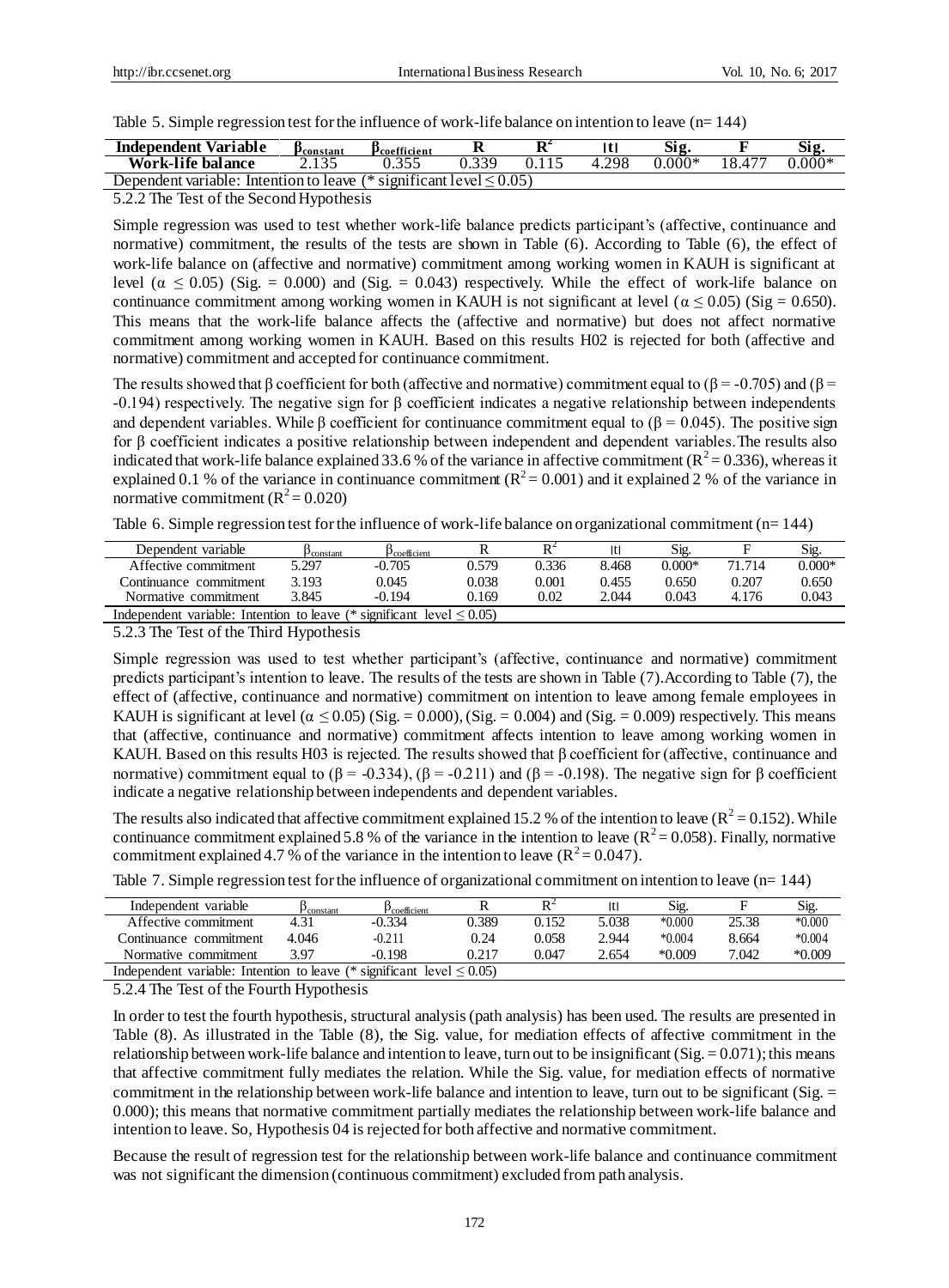| The mediator                   | <b>Predictors</b>                             | Dependent<br>variable   | $B_{\text{coefficient}}$ | ${\bf R}^2$ | Itl      | Sig.     | F      | Sig.  |
|--------------------------------|-----------------------------------------------|-------------------------|--------------------------|-------------|----------|----------|--------|-------|
|                                | Work-life balance                             | Affective<br>commitment | $-0.705$                 | 0.336       | 8.468    | $0.000*$ | 71.714 | 0.000 |
| Affective<br>commitment        | Work-life balance                             | Intention to leave      | 0.355                    | 0.115       | 4.298    | $0.000*$ | 18.477 | 0.000 |
|                                | Work-life balance $+$<br>Affective commitment | Intention to leave      | 0.179                    | 0.171       | 1.82     | 0.071    | 14.553 | 0.000 |
|                                | Work-life balance                             | Normative<br>commitment | $-0.194$                 | 0.029       | $-2.044$ | $0.043*$ | 4.176  | 0.043 |
| <b>Normative</b><br>commitment | Work-life balance                             | Intention to leave      | 0.355                    | 0.115       | 4.298    | $0.000*$ | 18.477 | 0.000 |
|                                | Work-life balance $+$<br>Normative commitment | Intention to leave      | 0.325                    | 0.141       | 3.934    | $0.000*$ | 11.62  | 0.000 |
| (*significant)                 | level $\leq 0.05$                             |                         |                          |             |          |          |        |       |

Table 8. Path analysis for the mediating effect of normative commitment between work-life balance and intention to leave

#### **6. Discussion**

The tests of the first hypothesis showed that there is a significant and positive relationship between work-life balance and intention to leave, this means that the working women who have a balance between life and work have intention to leave work, which considered contradictory result. Looking back to our measures of work-life balance and the results of Table (4) can tell that the respondents believe that their work interference with their personal life not the opposite. Which means that this result can be explained by the fact the respondents believe that at any point of time when their work interfere with their personal life their intention to leave the organization will become inevitable. The low value of  $R^2 (R^2 = 11.5\%)$  indicates that there another factors rather than the work-life balance influencing intention to leave. These results are similar to previous studies of (Huang et al., 2007) and Noor (2011).

While the test of the second hypothesis showed that there are significant relationship between work-life balance and (affective and normative) commitment but not with continuance commitment. Also, the results showed a negative relation between work-life balance and (affective and normative) commitment. This result can be explained by the fact that the respondents believe that their work interference with their personal life will decrease their loyalty, and goal congruence Sakthivel and Jayakrishnan (2012). Similar result of the relationship between work-life balance and continuance commitment was achieved by Kinnoin (2005) study. Finally, this study finding of the relationship between work-life balance and normative commitment is consistent with Turnley and Feldman(1999) findings. The results of  $R^2$  showed that affective commitment has the highest  $R^2$  compared with the other two commitment models. Which means that work-life balance explained most of the variance in the affective commitment.

Whereas the test of the third hypothesis showed that the relationship between the three models of commitment (affective, normative and continuance) and intention to leave were significant and negative. This result can be explained by the fact that; loyal and more attached employees with a consistent personal and organizational objectives will definitely decrease employee's intention to leave the organization. Add to this, the results showed that affective commitment explains only (15.2%) of the variance in intention to leave, which was the highest  $R^2$ among other models of commitment. This indicates that other factors affect this relation. The study of Kamel (2013) showed similar results of this study regarding the relationship between affective commitment and intention to leave.

Finally, path analysis that used to test the Forth hypothesis revealed that affective commitment fully mediate the relation between work-life balance and intention to leave while normative commitment partially mediates this relation. This result implies that the care granted from the organizations to their employees to develop them and to help them to reach their personal objectives with regard that their work not interfere with their personal lifeis not the only things that can guarantee that employees have no intention to leave. But parallel objectives that can be found between employees and their organizations with no interfere of their job with their personal life can guarantee that employees will remain in the organization. The full mediation result of affective commitment was supported by Kamel (2013).

#### **7. Conclusion**

As stated earlier, the aim of this research is to investigate the mediating effect of organizational commitment on the relationship between work-life balance and intention to leave among working women in KAUH.

This study raised a number of questions, and developed hypotheses related to the study variables. The study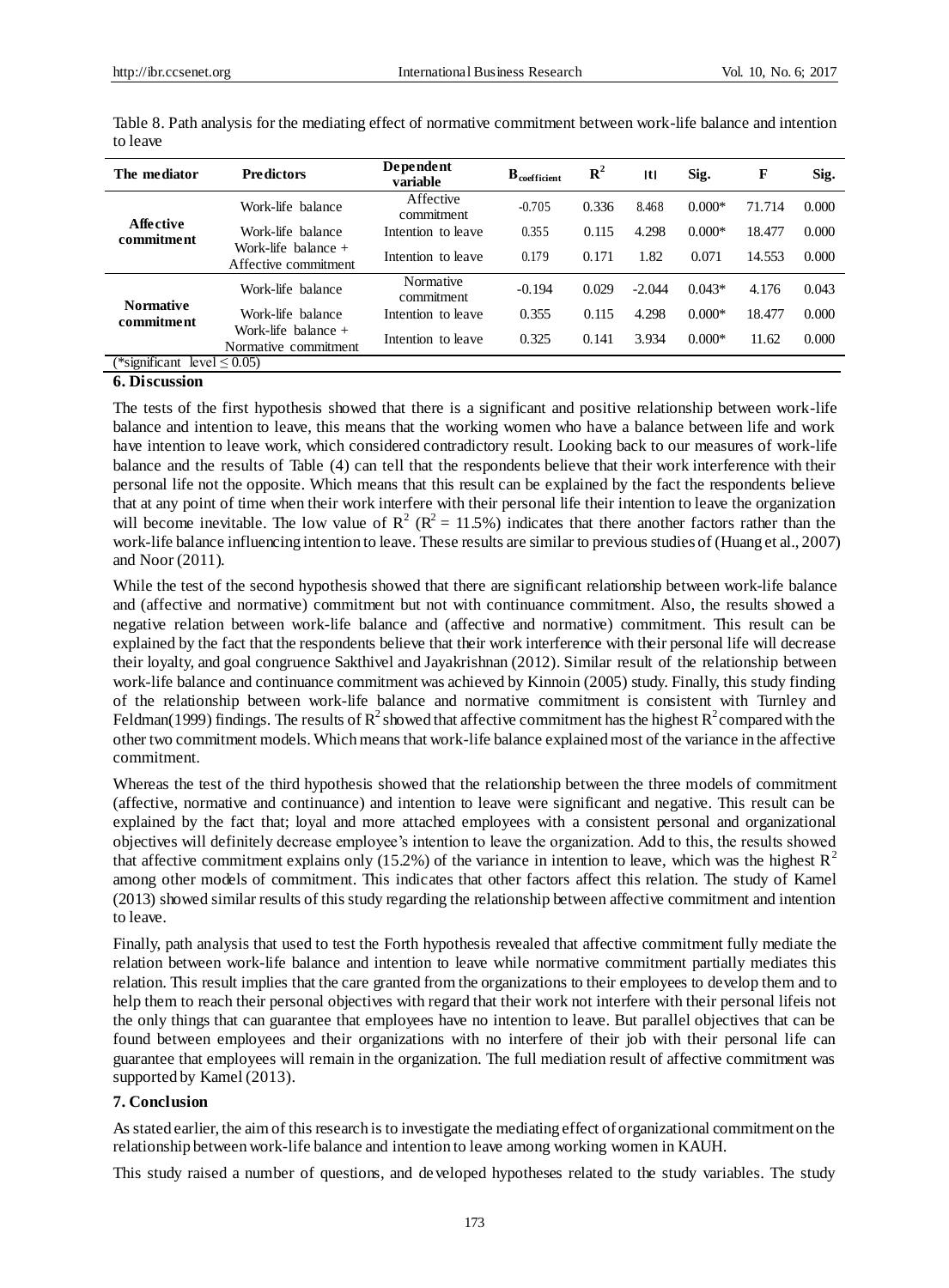reached many results that contributed to solve the study problem, answer the study questions and its hypotheses. The main results can be summarized as follows:

- 1. There was a significant relationship between work-life balance and intention to leave among working women in KAUH.
- 2. There was a significant relationship between work-life balance and (affective and normative) commitment, but the relationship was not significant with continuance commitment among working women in KAUH.
- 3. There was a significant relationship between (affective, continuance and normative) commitment and intention to leave among working women in in KAUH.

Affective commitment has fully mediated the relationship between work-life balance and intention to leave, while normative commitment has partially mediated the relationship between work-life balance and intention to leave among working women in KAUH.

### **8. Recommendations**

Based on the study results the researcher suggests the following recommendations:

- 1. The Jordanian hospitals should adopt work-life balance program, to improve the motivation and commitment of women employees for better organizational performance. The recommended programs as safety, reward, promotion, flexible hour, training, payment, childcare support, and parental leave.
- 2. Provide work-life balance program is necessary for women in Jordanian hospitals to increase job satisfaction that leads to enhance commitment for organization and reduce intention to leave The Jordanian hospitals can improve the financial support like salary level for employee to reduce the intention to leave.
- 3. The organizations must enhance the participation of employee in decision making and locus of control to improved organization commitment.
- 4. Organization should give special attention to commitment its vision and goals in such a way that is consistent with the employee values to enhance affective commitment.
- 5. Mangers should give special attention to the level of organizational commitment since it has a significant effect on intention to leave. The Jordanian hospitals can improve the financial support like salary level for employee to reduce the intention to leave.
- 6. The organizations must enhance the participation of employee in decision making and locus of control to improved organization commitment.
- 7. Organization should give special attention to commitment its vision and goals in such a way that is consistent with the employee values to enhance affective commitment.

Mangers should give special attention to the level of organizational commitment since it has a significant effect on intention to leave.

#### **References**

- Aamir, A., Hamid, A. B. A., Haider, M., &Akhtar, C. S. (2016). Work-life balance, job satisfaction and nurses retention: moderating role of work volition. *International Journal of Business Excellence, 10*(4), 488-501. https://doi.org/10.1504/IJBEX.2016.079257
- Abu Raddaha, A. H., Alasad, J., Albikawi, Z. F., Batarseh, K. S., Realat, E. A., Saleh, A. A., & Froelicher, E. S. (2012). Jordanian nurses' job satisfaction and intention to quit. *Leadership in Health Services, 25*(3), 216-231. https://doi.org/10.1108/17511871211247651
- Aiken, L. H., Clarke, S. P., & Sloane, D. M. (2002). Hospital staffing, organization, and quality of care: cross-national findings. *Nursing outlook, 50*(5), 187-194.https://doi.org/10.1067/mno.2002.126696
- Allen, N. J., & Meyer, J. P. (1990). The measurement and antecedents of affective, continuance and normative commitment to the organization. *Journal of Occupational Psychology, 63*(1), 1-18. https://doi.org/10.1111/j.2044-8325.1990.tb00506.x
- Amble, B. (2006). Work- life balance becoming critical to recruitment and retention. Management Issues. Retrieved on September 24, 2014.
- Aryee, S., Srinivas, E. S., & Tan, H. H. (2005). Rhythms of life: antecedents and outcomes of work-family balance in employed parents. *Journal of Applied Psychology, 90*(1), 132-146. https://doi.org/10.1037/0021-9010.90.1.132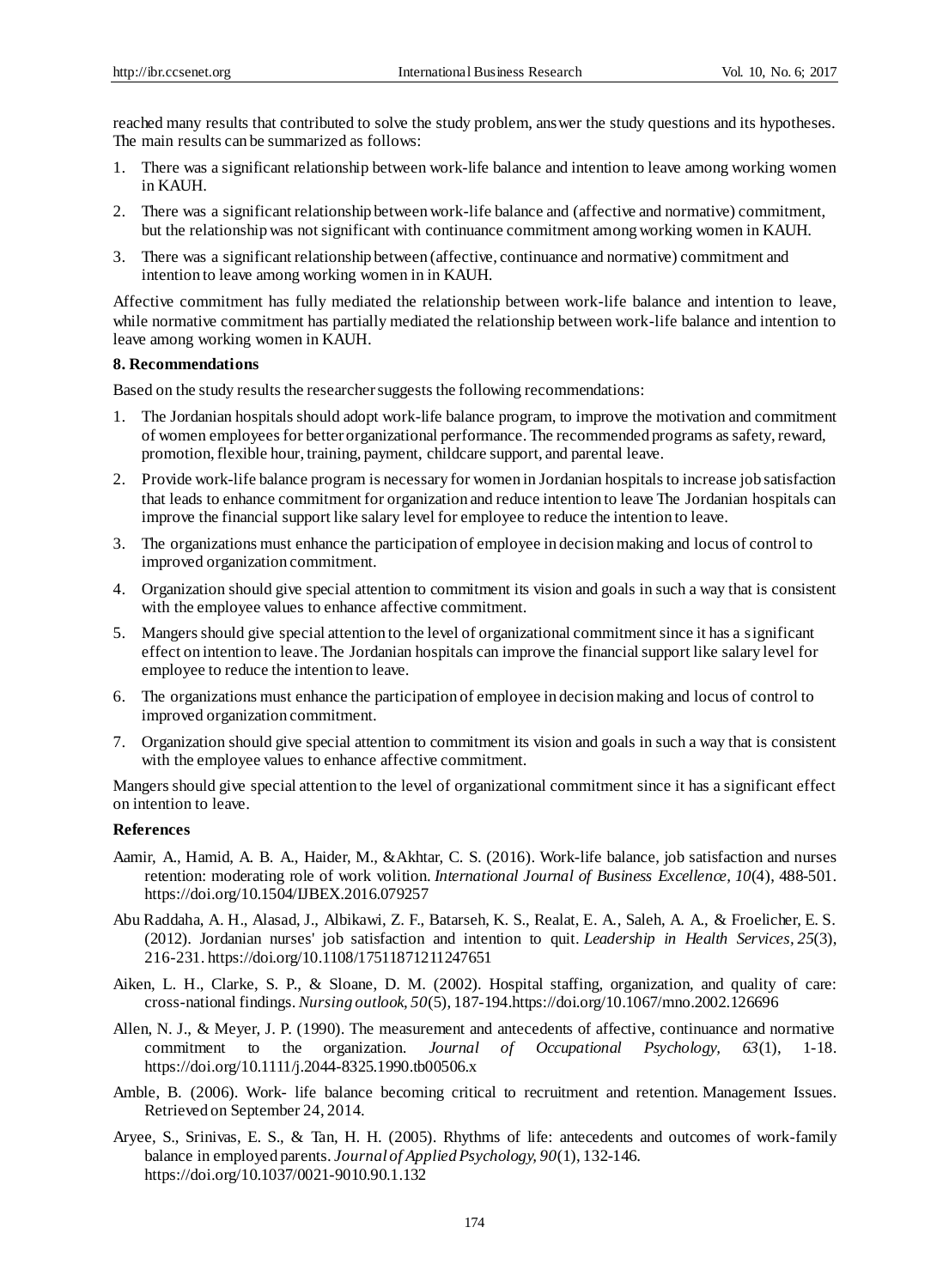- Barak, M. E. M., Nissly, J. A., & Levin, A. (2001). Antecedents to retention and turnover among child welfare, social work, and other human service employees: What can we learn from past research? A review and metanalysis. *Social Service Review, 75*(4), 625-661. https://doi.org/10.1086/323166
- Batt, R., & Valcour, P. M. (2003). Human resources practices as predictors of work‐family outcomes and employee turnover. *Industrial Relations: A Journal of Economy and Society, 42*(2), 189-220. https://doi.org/10.1111/1468-232x.00287
- Biller, H. B. (1993). Fathers and families: Paternal factors in child development. Westport, CT: Auburn House .
- Botsford, W. E. (2009). Psychological contracts of mothers: Does breach explain intention to leave the workforce? Doctoral Thesis, George Mason University, United States.
- Chaaban, H. A. (2006). Job satisfaction, organizational commitment and turnover intent among nurse anesthetists in Michigan. *Thesis Abstracts International, 67*(01), (UMI No. 3206380).
- Clark, S. C. (2001). Work cultures and work/family balance. *Journal of Vocational Behavior, 58*(3), 348-365. https://doi.org/10.1006/jvbe.2000.1759
- Elangovan, A. R. (2001). Causal ordering of stress, satisfaction and commitment, and intention to quit: a structural equations analysis. *Leadership & Organization Development Journal, 22*(4), 159-165. https://doi.org/10.1108/01437730110395051
- Elizur, D., & Koslowsky, M. (2001). Values and organizational commitment. *International Journal of Manpower, 22*(7), 593-599. https://doi.org/10.1108/01437720110408967
- Felstead, A., Jewson, N., Phizacklea, A., & Walters, S. (2002). Opportunities to work at home in the context of work‐life balance. *Human resource management journal, 12*(1), 54-76. https://doi.org/10.1111/j.1748-8583.2002.tb00057.x
- Greenhaus, J. H., & Beutell, N. J. (1985).Sources of conflict between work and family roles. *Academy of management review, 10*(1), 76-88.
- Griffeth, R. W., Hom, P. W., & Gaertner, S. (2000). A meta-analysis of antecedents and correlates of employee turnover: Update, moderator tests, and research implications for the next millennium. *Journal of management, 26*(3), 463-488. https://doi.org/10.1177/014920630002600305
- Guest, D. E. (2001). Perspectives on the study of work-life balance. A discussion paper prepared for the 2001 ENOP Symposium, Paris, March 29-31. Retrieved on August 4, 2016.
- Hattar-Pollara, M., & Dawani, H. (2006).Cognitive appraisal of stress and health status of wage working and nonwage working women in Jordan. *Journal of Transcultural Nursing, 17*(4), 349-356. https://doi.org/10.1177/1043659606291543
- Hayman, J. (2005). Psychometric assessment of an instrument designed to measure work-life balance. *Research and Practice in Human Resource Management, 13*(1), 85-91.
- Hill, E. J., Martinson, V. K., Ferris, M., & Baker, R. Z. (2004). Beyond the mommy track: The influence of new concept part time work for professional women on work and family. *Journal of Family and Economic Issues, 25*(1), 121- 136. https://doi.org/10.1023/B:JEEI.0000016726.06264.91
- Huang, T. C., Lawler, J., & Lei, C. Y. (2007).The effects of quality of work life on commitment and turnover intention. *Social Behavior and Personality: an international journal, 35*(6), 735-750. https://doi.org/10.2224/sbp.2007.35.6.735
- Jordan human development report.(2011). Ministry of planning and international cooperation publication, Jordan. Retrieved on December 10, 2016.
- Kamel, M. M. (2013). The mediating role of affective commitment in the relationship between quality of work life and intention to leave. *Life Science Journal, 10*(4), 1062-1067.
- Kaur, A. (2004). Costed not valued: Women workers in industrialising Asia. New York: Palgrave Macmillan. https://doi.org/10.1057/9780230596702
- Khatri, N., Budhwar, P., & Fern, C. T. (1999). Employee turnover: bad attitude or poor management. Nanyang Technological University, Singapore, 12-99.
- Kim, H. K. (2014). Work-Life Balance And Employees' Performance: The Mediating Role Of Affective Commitment. *Global Business And Management Research: An International Journal, 6*(1), 37-51. Retrieved From www.gbmr.Ioksp.com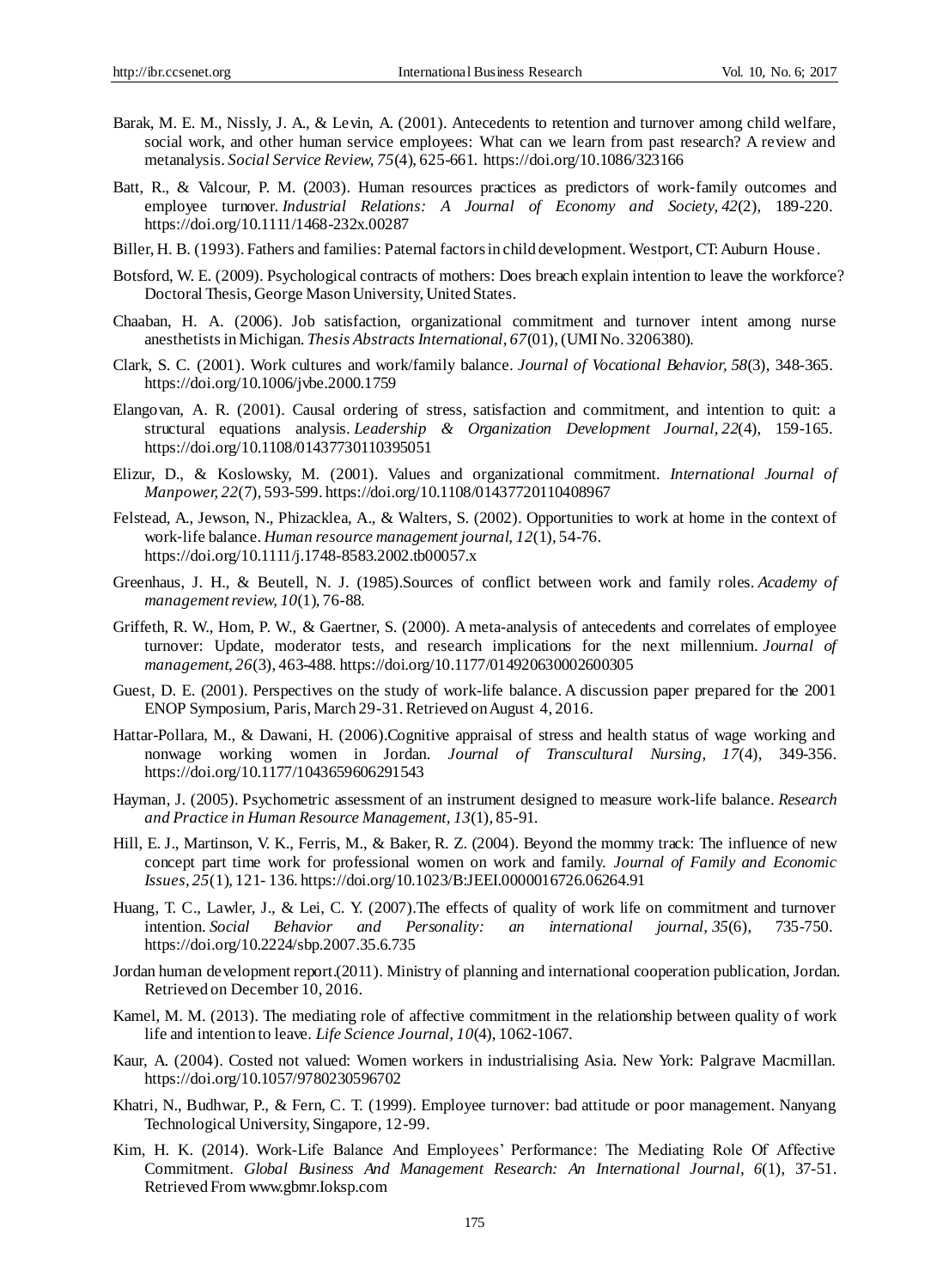- Kinnoin, C. M. (2005).An examination of the relationship between family-friendly policies and employee job satisfaction, intent toleave, and organizational commitment. Doctoral Thesis, Nova Southeastern University, United States.
- Lakshmi, K. S., & Gopinath, S. S. (2013). Work-life balance of women employees–with reference to teaching faculties. *Abhinav International Monthly Refereed Journal of Research In Management & Technology, 2*(2320-0073 2013), 53-62.
- Lee, Y. W., Dai, Y. T., Park, C. G., & McCreary, L. L. (2013).Predicting quality of work life on nurses' intention to leave. *Journal of Nursing Scholarship, 45*(2), 160-168. https://doi.org/10.1111/jnu.12017
- Lyness, K. S., & Judiesch, M. K. (2008). Can a manager have a life and a career? International and multisource perspectives on work-life balance and career advancement potential. *Journal of Applied Psychology, 93*(4), 789-805.https://doi.org/10.1037/0021-9010.93.4.789
- Meyer, J. P., & Allen, N. J. (1997). Commitment in the workplace: theory, research, and application. Sage publications. California.
- Meyer, J. P., & Herscovitch, L. (2001). Commitment in the workplace: Toward a general model. *Human Resource Management Review, 11*(3), 299-326.https://doi.org/10.1016/S1053-4822(00)00053-X
- Meyer, J. P., Allen, N. J., & Smith, C. A. (1993). Commitment to organizations and occupations: Extension and test of a three-component conceptualization. *Journal of Applied Psychology, 78*(4), 538. https://doi.org/10.1037/0021-9010.78.4.538
- Meyer, J. P., Stanley, D. J., Herscovitch, L., & Topolnytsky, L. (2002). Affective, continuance, and normative commitment to the organization: A meta-analysis of antecedents, correlates, and consequences. *Journal of vocational behavior, 61*(1), 20-52. https://doi.org/10.1006/jvbe.2001.1842
- Meyer, J., & Allen, N. (1991). A three-component conceptualization of organizational commitment. *Human Resource Management Review, 1*(1), 61-89. https://doi.org/10.1016/1053-4822(91)90011-Z
- Miller, P. E. (2007). The relationship between job satisfaction and intention to leave: A study of hospice nurses in a for-profit corporation. Doctoral Thesis, Capella University, United States.
- Ng, T. W., Sorensen, K. L., & Eby, L. T. (2006). Locus of control at work: a meta‐analysis. *Journal of organizational Behavior, 27*(8), 1057-1087.
- Noor, K. M. (2011). Work-life balance and intention to leave among academics in Malaysian public higher education institutions. *International journal of business and social science, 2*(11), 240-248.
- Owusu-Poku, I. (2014). Work-life balance and health of women: A qualitative study of a mining company in Ghana. Master Thesis, University of Bergen, Bergen.
- Padma, S., & Reddy, S. (2013, October-December). Work Life Balance: Women Police Constables. SCMS *Journal of Indian Management,* 39-47.
- Ramos, H. M., Francis, F., & Philipp, R. V. (2015). Work life balance and quality of life among employees in Malaysia. *International Journal of Happiness and Development, 2*(1), 38-51. https://doi.org/10.1504/IJHD.2015.067598
- Rigby, M., & O'Brien-Smith, F. (2010). Trade union interventions in work-life balance. *Work, Employment & Society, 24*(2), 203-220. https://doi.org/10.1177/0950017010362145
- Sakthivel, D., &Jayakrishnan, J. (2012).Work-life balance and organizational commitment for nurses. Asian *Journal of Business and Management Sciences, 2*(5), 1-6.
- Shankar, T., & Bhatnagar, J. (2010). Work-life balance, employee engagement, emotional consonance/dissonance & turnover intention. *Indian Journal of Industrial Relations, 46*(1), 74-87.
- Strachota, E., Normandin, P., O'Brien, N., Clary, M., & Krukow, B. (2003). Reason registered nurses leave or change employment status. *Journal of Nursing Administration, 33*(2), 111-117. https://doi.org/10.1097/00005110-200302000-00008
- Sturges, J., & Guest, D. (2004).Working to live or living to work? Work/life balance early in the career. *Human Resource Management Journal, 14*(4), 5-20. https://doi.org/10.1111/j.1748-8583.2004.tb00130.x
- Tamkeen fields for aid. (2015). Futures thumbnail study, working women in sectors of secretary, beauty salons, and supportive health services '' Ill-treatment and Lack of Protection ".